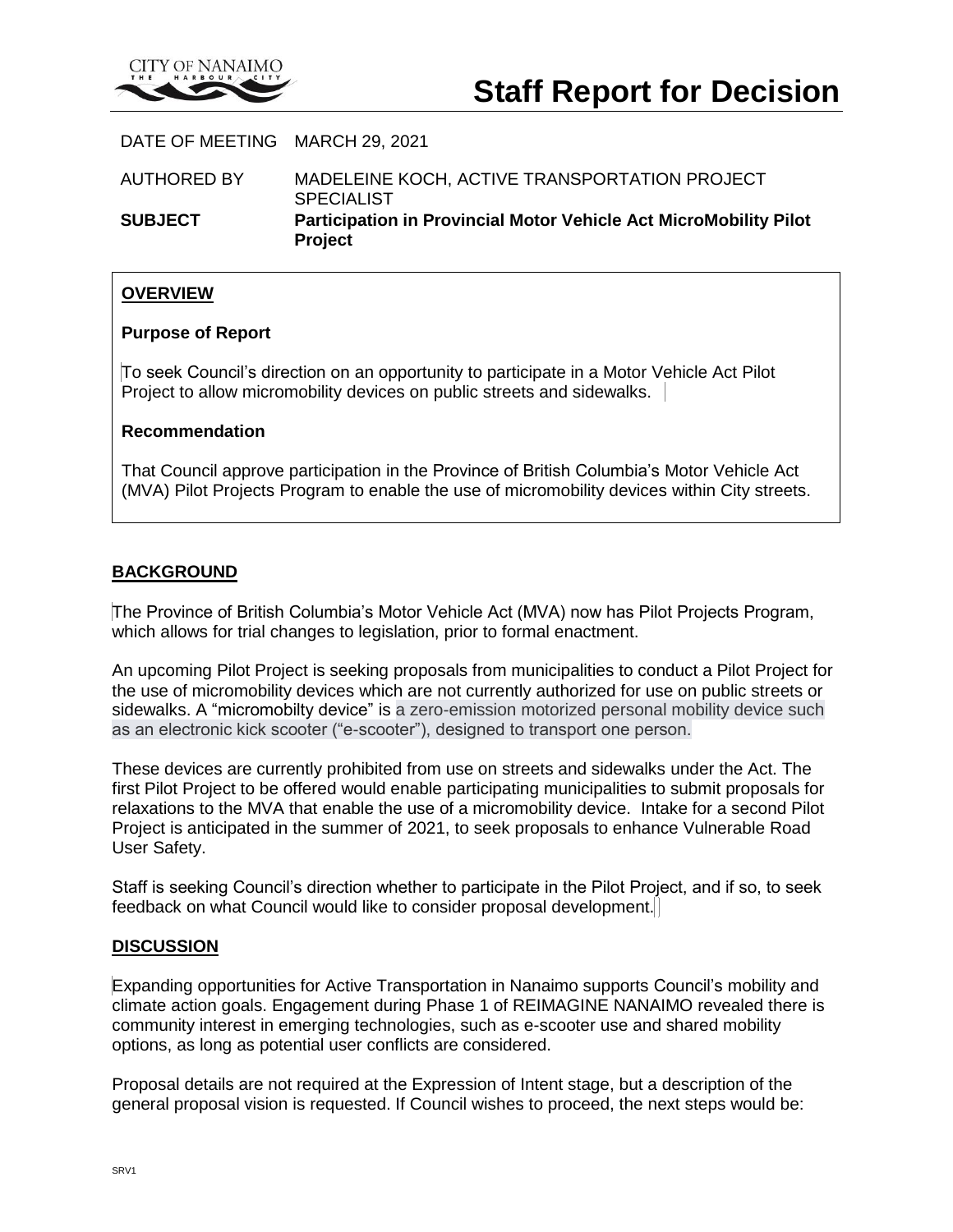

- 1. The City submits an Expression of Intent to the Province containing general information on the City's vision for a Micromobility Pilot Project, and a resolution indicating Council's approval to participate (Draft shown in [Attachment A\)](file:///G:/Administration/Council%20Reports/2021/RPT_C210329_ParticipationinProvincialMotorVehicleActMicroMobilityPilotProject_AttA.pdf).
- 2. Detailed project proposal approved by Council before submitting to the Province.
- 3. The City awaits Provincial approval. The Province is unable to confirm intake or approval timelines, but envisions the project commencing in late spring / early summer.
- 4. If approved by the Province, the City would need to amend the "Traffic and Highways Regulation Bylaw 1993 No. 5000", prior to implementing the approved Micromobility Proposal.

Expressing an interest in participating does not obligate the City to participate, and proposals can be withdrawn at any time. Participation in this program would rely on municipal funding, which could come from 'Active Transportation Education and Marketing'.

"Traffic and Highways Regulation Bylaw 1993 No. 5000" is due for an update in 2022 to better support evolving needs of the community with respect to transportation mode choices, property frontage maintenance, and on-street parking management. Participation in this Pilot Project would be an opportunity to hear the views and opinions of the community with respect to the use of different, and potentially, unconventional modes of travel.

# **OPTIONS**

- 1. That Council approve participation in the Province of British Columbia's Motor Vehicle Act (MVA) Pilot Projects Program to enable the use of micromobility devices within City streets.
	- The advantages of this option: Participation in this Pilot Project will enable the City to explore opportunities to diversify Active Transportation options which could lead to greater uptake within the community.
	- The disadvantages of this option: Staff time is required to submit an expression of intent and to develop a proposal. There will also be time and costs associated with developing and implementing the program.
	- Financial Implications: In addition to Staff time, there would be costs associated with developing and implementing a micromobility proposal. The Motor Vehicle Act Pilot Projects Program does not offer any financial assistance, only the ability to legally support micromobility projects on public roads. Council could look to existing funding sources, such as the 'Active Transportation Education and Marketing' and pursue grant opportunities if available.
- 2. That Council direct Staff to not participate in the Province of British Columbia's Motor Vehicle Act (MVA) Pilot Projects Program.
	- The advantages of this option: Staff time and costs will not be required.
	- The disadvantages of this option: The City will not have the opportunity to offer micromobility options that are otherwise prohibited by the Motor Vehicle Act.
	- Financial Implications: None.